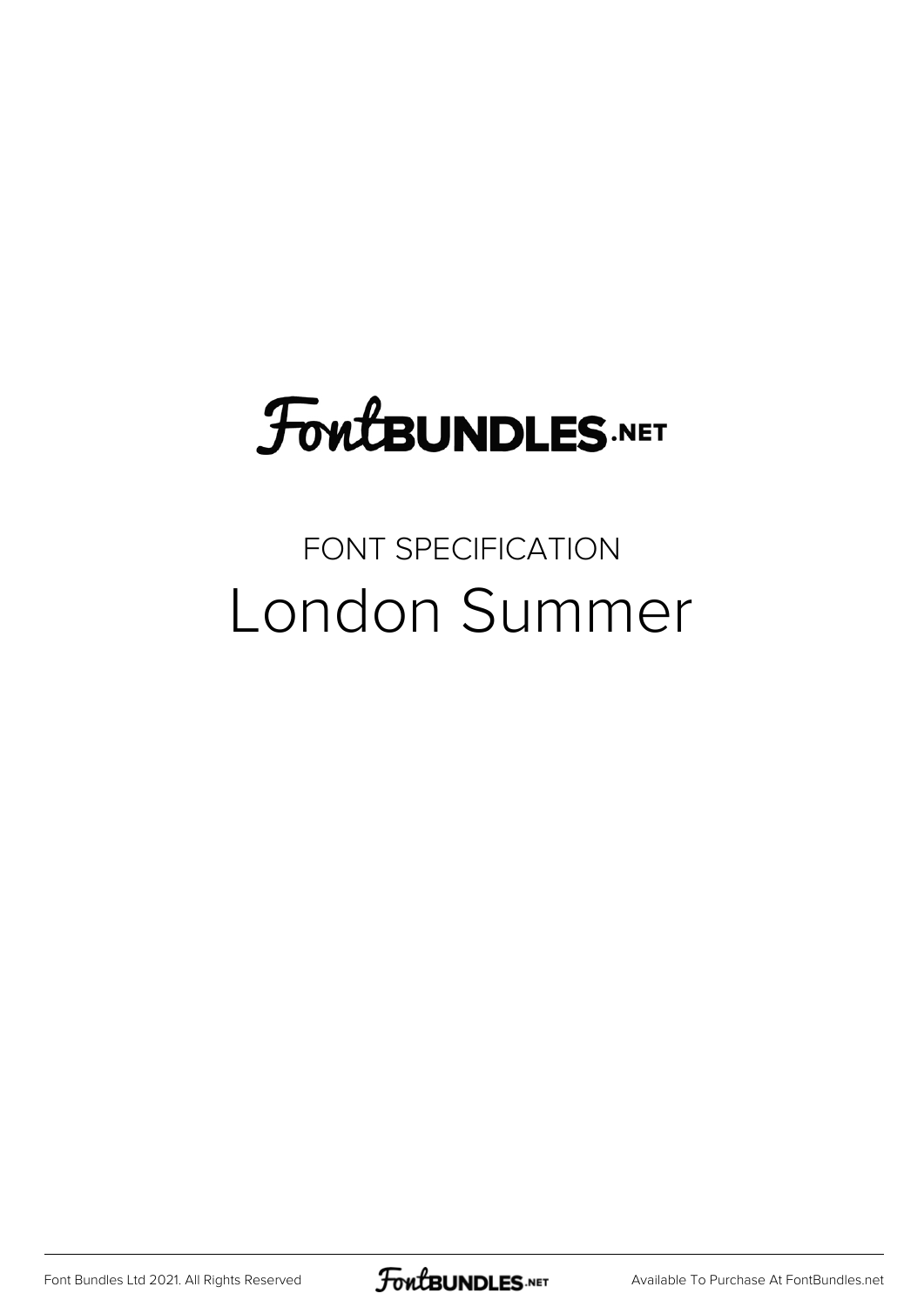#### London Summer - Regular

**Uppercase Characters** 

## ABCDEFGHIJKLMNOPORS TUVWXY3

Lowercase Characters

## abcdefghijklmnopqrstuv  $W$   $\times$   $y$   $3$

**Numbers** 

### 0123456789

Punctuation and Symbols

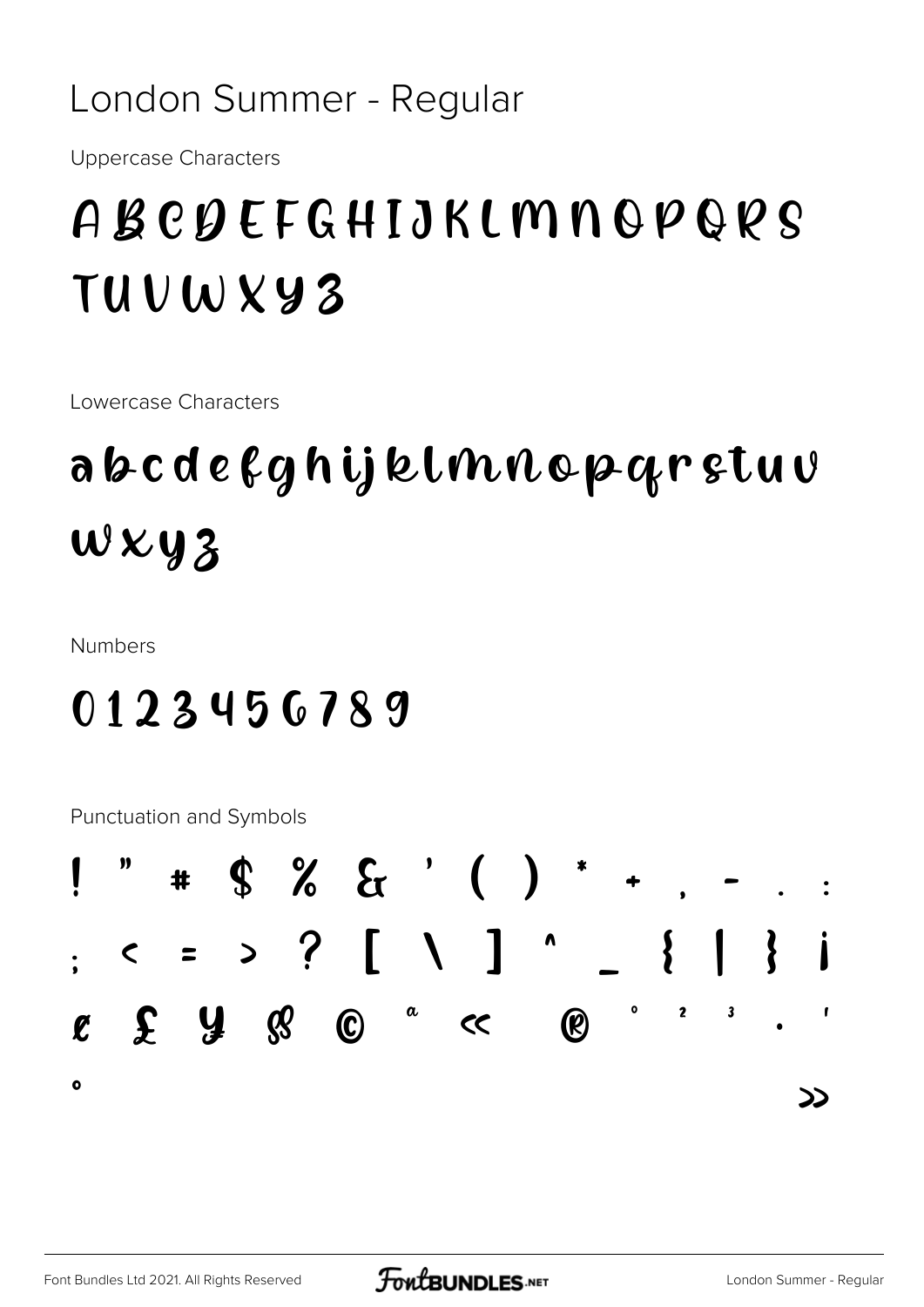All Other Glyphs

# À Á Â Ã Ä Å Æ Ç È É Ê Ë Ì Í Î Ï Ñ Ò Ó Ô Õ Ö × Ø Ù Ú Û Ü Ý ß à á â ã ä å æ ç è é ê ë ì í î ï ñ ò ó ô õ ö ø ù